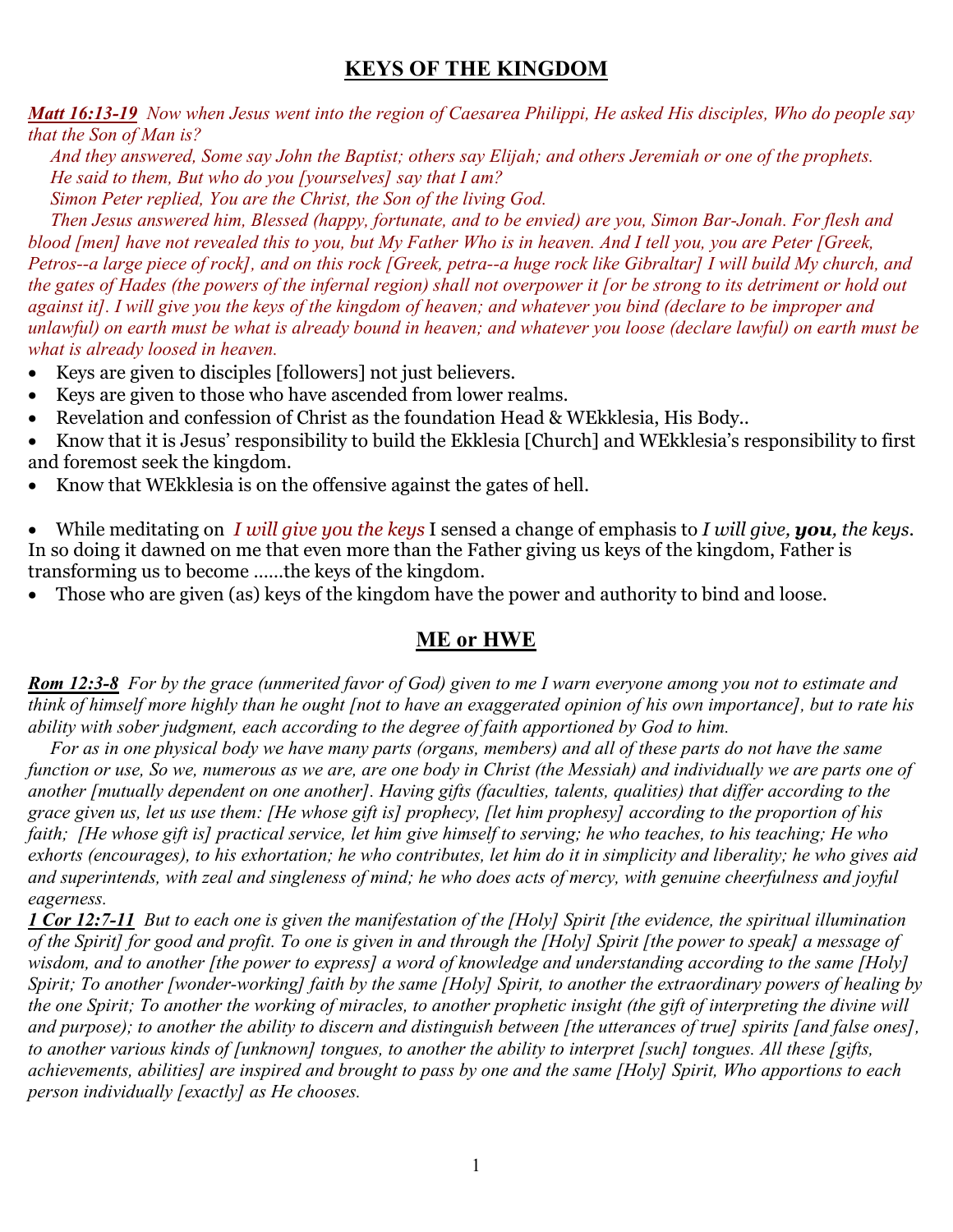*1 Cor 14:26 What then, brethren, is [the right course]? When you meet together, each one has a hymn, a teaching, a disclosure of special knowledge or information, an utterance in a [strange] tongue, or an interpretation of it. [But] let everything be constructive and edifying and for the good of all.* 

*Eph 4:8-16 Therefore it is said, When He ascended on high, He led captivity captive [He led a train of vanquished foes] and He bestowed gifts on men. [But He ascended?] Now what can this, He ascended, mean but that He had previously descended from [the heights of] heaven into [the depths], the lower parts of the earth?* 

 *He Who descended is the [very] same as He Who also has ascended high above all the heavens, that He [His presence] might fill all things (the whole universe, from the lowest to the highest). And His gifts were [varied; He Himself appointed and gave men to us] some to be apostles (special messengers), some prophets (inspired preachers and expounders), some evangelists (preachers of the Gospel, traveling missionaries), some pastors (shepherds of His flock) and teachers.* 

 *His intention was the perfecting and the full equipping of the saints (His consecrated people), [that they should do] the work of ministering toward building up Christ's body (the church), [That it might develop] until we all attain oneness in the faith and in the comprehension of the [full and accurate] knowledge of the Son of God, that [we might arrive] at really mature manhood (the completeness of personality which is nothing less than the standard height of Christ's own perfection), the measure of the stature of the fullness of the Christ and the completeness found in Him.* 

 *So then, we may no longer be children, tossed [like ships] to and fro between chance gusts of teaching and wavering with every changing wind of doctrine, [the prey of] the cunning and cleverness of unscrupulous men, [gamblers engaged] in every shifting form of trickery in inventing errors to mislead. Rather, let our lives lovingly express truth [in all things, speaking truly, dealing truly, living truly]. Enfolded in love, let us grow up in every way and in all things into Him Who is the Head, [even] Christ (the Messiah, the Anointed One).* 

 *For because of Him the whole body (the church, in all its various parts), closely joined and firmly knit together by the joints and ligaments with which it is supplied, when each part [with power adapted to its need] is working properly [in all its functions], grows to full maturity, building itself up in love.* 

• We went to a retrospective photography exhibition in London's Somerset House chronicling 50 years of the Rolling Stones (my favorite band B.C./prior to Christ). Many of the photos were great and one quote/caption by Keith Richards in particular caught my attention and speaks to a key of their and our success. *When all of us get behind our instruments and Mick begins to sing we become like one person. Keith Richards*

- Jesus the Christ is the pattern kingdom key.
- There are 2 ways to make a key from a pattern key: pour molten metal into a pattern key mould and/or cut the key into the exact shape of the pattern key.
- Our Father uses the expression of Christ in and through WEkkesia in building/forming/making His kingdom keys.
- Your expression of Christ builds up the Body (keys) but withholding your expression of Christ retards the building up of His Body (keys).
- When there is a flow in the corporate expression of Christ in and through many members there is an assembling/building up.
- Although many members may gather, if and when the expression of the corporate Christ is retarded and/or restricted, the assembling/building up of the Body is also retarded and/or restricted.
- Our being assembled (coming into maturity of oneness) is very much tied into each one of us coming prepared to express our portion of Christ and to flow in the corporate expression of Christ when Wekklesia gathers.
- The expression of Christ in and through hymns/songs/choruses (whether sung and/or spoken) has unfortunately been distorted/perverted by the religious system (3 hymns, offering, sermon, worship bands who perform, etc.).
- We need not let the religious system's distortion/perversion of the true worth of inSpirited, Spirit led hymns/songs/choruses in our gatherings. They are integral to our being assembled.
- Quite some time ago I compiled a number of hymns/songs/choruses into a document called *Saints Songs* available on Google Docs. I encourage you to look at and familiarize yourself with these hymns/songs/choruses so you can bring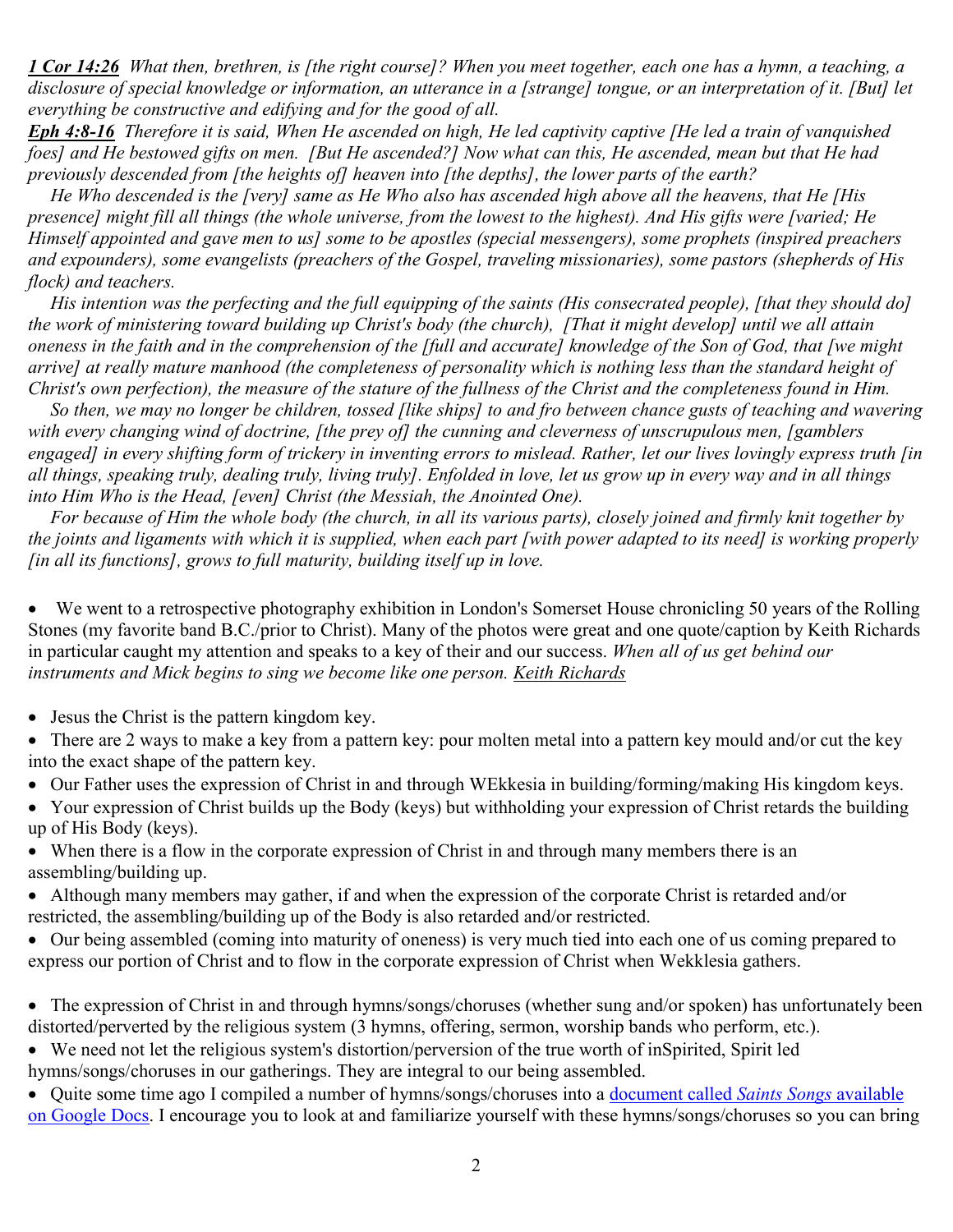one to our gatherings. Being that *Saints Songs* is on Google docs you can add to the hymns/songs/choruses located there.

- I believe as we are faithful what what Father has already given us HE will increasingly give you/us new inSpirited hymns/songs/choruses to sing/speak.
- I encourage those who play instruments (other than voice) to bring and play them as the Spirit leads.

## *SINGING TO YOU, O LORD*

*Singing to You O Lord, We find more music in our hearts. Singing to You our Lord, We find more music in our hearts. For YOU are the Source of our joy, The soil from which our roots take their living And YOU have planted us in Your river, In a Body where Your Spirit can flow.* 

## **SHADOWS & SON**

#### **Shadows**

1. A shadow is an area where direct light from a light source cannot reach due to obstruction by an object. It occupies all of the space behind an opaque object with light in front of it. The sun causes many objects to have shadows and at certain times of the day, when the sun is at certain heights, the lengths of shadows change.

- 2. Something existing in perception only.
- 3. An indication that something has been present.
- 4. A dominating and pervasive presence.

#### **Foreshadow:**

1. Be a sign of something to come, esp. something important or bad.

#### **Forerunner: (harbinger)**

- 1. A person who goes before or announces the coming of another.
- 2. Something that precedes and indicates the approach of something or someone.
- 3. Anything that precedes something similar in time.

*Matt 3:1-3 IN THOSE days there appeared John the Baptist, preaching in the Wilderness (Desert) of Judea And saying, Repent (think differently; change your mind, regretting your sins and changing your conduct), for the kingdom of heaven is at hand. This is he who was mentioned by the prophet Isaiah when he said, The voice of one crying in the wilderness (shouting in the desert), Prepare the way [road] for the Lord, make His highways straight (level, direct). Lk 1:11-17 And there appeared to him an angel of the Lord, standing at the right side of the altar of incense. And when Zachariah saw him, he was troubled, and fear took possession of him.* 

 *But the angel said to him, Do not be afraid, Zachariah, because your petition was heard, and your wife Elizabeth will bear you a son, and you must call his name John [God is favorable]. And you shall have joy and exultant delight, and many will rejoice over his birth, For he will be great and distinguished in the sight of the Lord. And he must drink no wine nor strong drink, and he will be filled with and controlled by the Holy Spirit even in and from his mother's*  womb. And he will turn back and cause to return many of the sons of Israel to the Lord their God, And he will [himself] *go before Him in the spirit and power of Elijah, to turn back the hearts of the fathers to the children, and the*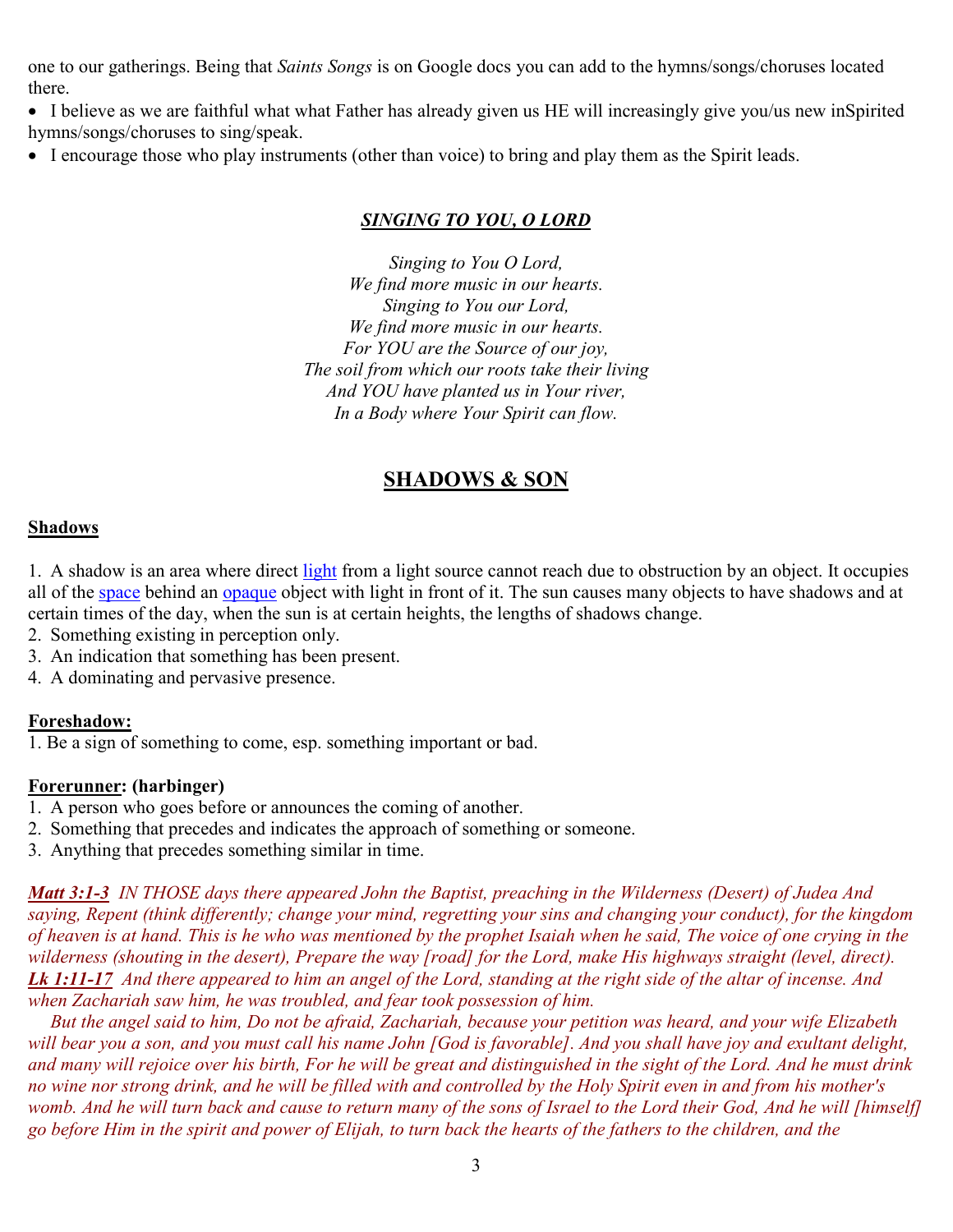*disobedient and incredulous and unpersuadable to the wisdom of the upright [which is the knowledge and holy love of the will of God]--in order to make ready for the Lord a people [perfectly] prepared [in spirit, adjusted and disposed and placed in the right moral state]* 

*Jn 1:15-16 John testified about Him and cried out, This was He of Whom I said, He Who comes after me has priority over me, for He was before me. [He takes rank above me, for He existed before I did. He has advanced before me, because He is my Chief.] For out of His fullness (abundance) we have all received [all had a share and we were all supplied with] one grace after another and spiritual blessing upon spiritual blessing and even favor upon favor and gift [heaped] upon gift.* 

*Jn 1:19-23 And this is the testimony of John when the Jews sent priests and Levites to him from Jerusalem to ask him, Who are you?* 

 *He confessed (admitted the truth) and did not try to conceal it, but acknowledged, I am not the Christ!* 

 *They asked him, What then? Are you Elijah? And he said, I am not! Are you the Prophet? And he answered, No! [ Then they said to him, Who are you? Tell us, so that we may give an answer to those who sent us. What do you say about yourself?* 

 *He said, I am the voice of one crying aloud in the wilderness [the voice of one shouting in the desert], Prepare the way of the Lord [level, straighten out, the path of the Lord], as the prophet Isaiah said.* 

• What we have experienced thus far is but a foreshadowing and forerunning of WHO/what is to come.

### **LIGHT and darkness**

*Gen 1:1-5 IN THE beginning God (prepared, formed, fashioned, and) created the heavens and the earth. The earth was without form and an empty waste, and darkness was upon the face of the very great deep. The Spirit of God was moving (hovering, brooding) over the face of the waters.* 

 *And God said, Let there be light; and there was light. And God saw that the light was good (suitable, pleasant) and He approved it; and God separated the light from the darkness. And God called the light Day, and the darkness He called Night. And there was evening and there was morning, one day.* 

• God's focus and purpose on the first day of creation was to bring forth light and separate light from darkness.

*Matt 4:16 The people who sat (dwelt enveloped) in darkness have seen a great Light, and for those who sat in the land and shadow of death Light has dawned.* 

*Mk 9:7 And a cloud threw a shadow upon them, and a voice came out of the cloud, saying, This is My Son, the [most dearworthy] Beloved One. Be constantly listening to and obeying Him!* 

*Lk 1:79 To shine upon and give light to those who sit in darkness and in the shadow of death, to direct and guide our feet in a straight line into the way of peace.* 

God's focus and purpose in His new creation was/is to bring forth light and separate light from darkness.

### **Shadows and SON**

*Col 2:16-23 Therefore let no one sit in judgment on you in matters of food and drink, or with regard to a feast day or a New Moon or a Sabbath. Such [things] are only the shadow of things that are to come, and they have only a symbolic*  value. But the reality (the substance, the solid fact of what is foreshadowed, the body of it) belongs to Christ.

 *Let no one defraud you by acting as an umpire and declaring you unworthy and disqualifying you for the prize, insisting on self-abasement and worship of angels, taking his stand on visions [he claims] he has seen, vainly puffed up by his sensuous notions and inflated by his unspiritual thoughts and fleshly conceit, And not holding fast to the Head, from Whom the entire body, supplied and knit together by means of its joints and ligaments, grows with a growth that is from God.*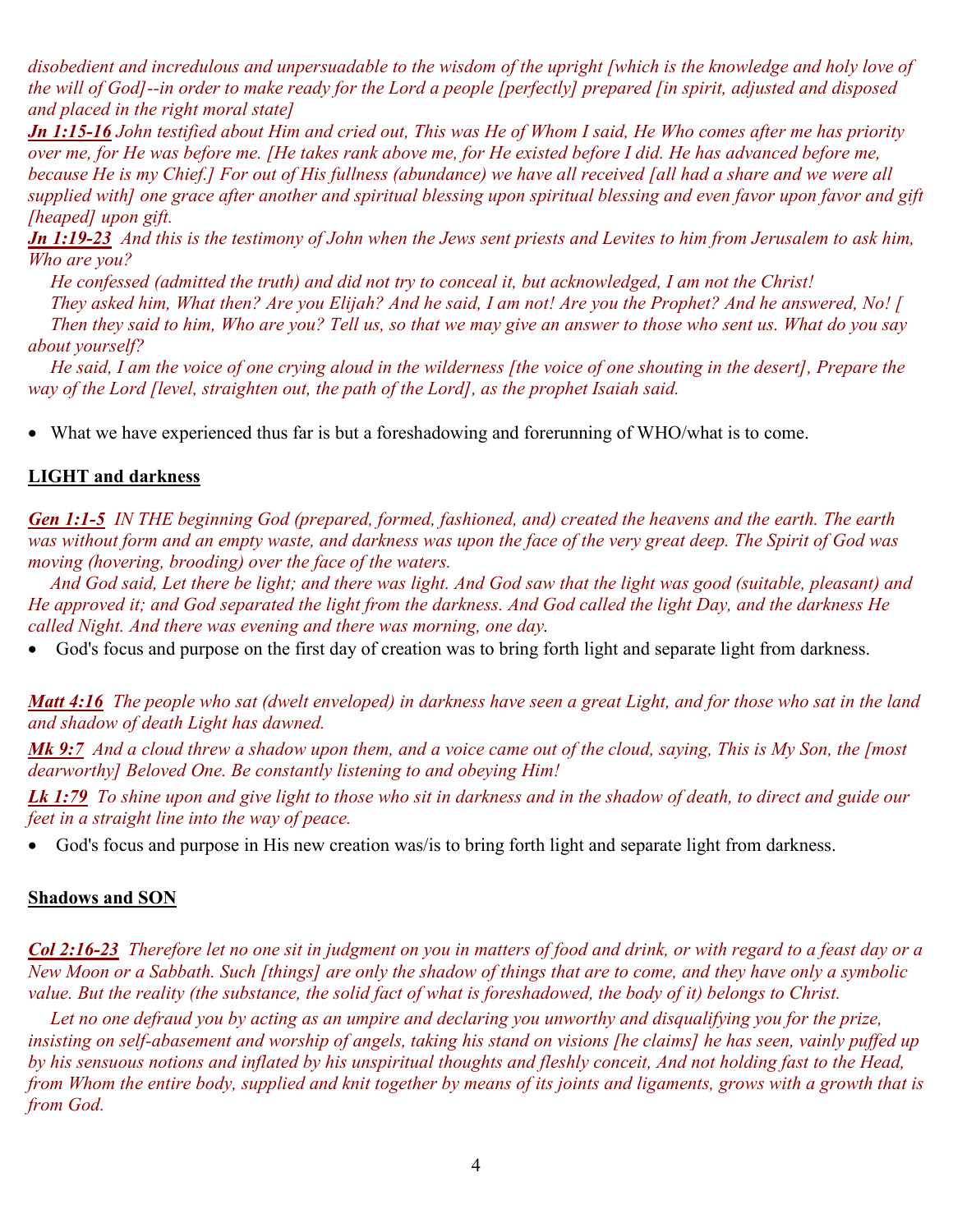*If then you have died with Christ to material ways of looking at things and have escaped from the world's crude and elemental notions and teachings of externalism, why do you live as if you still belong to the world? [Why do you submit to rules and regulations?--such as] Do not handle [this], Do not taste [that], Do not even touch [them], Referring to things all of which perish with being used. To do this is to follow human precepts and doctrines. Such [practices] have indeed the outward appearance [that popularly passes] for wisdom, in promoting self-imposed rigor of devotion and delight in self-humiliation and severity of discipline of the body, but they are of no value in checking the indulgence of the flesh (the lower nature). [Instead, they do not honor God but serve only to indulge the flesh.]* 

*Heb 1:1-2 IN MANY separate revelations [each of which set forth a portion of the Truth] and in different ways God spoke of old to [our] forefathers in and by the prophets, [But] in the last of these days He has spoken to us in [the person of a] Son, Whom He appointed Heir and lawful Owner of all things, also by and through Whom He created the worlds and the reaches of space and the ages of time [He made, produced, built, operated, and arranged them in order].* 

*Jas 1:17 Every good gift and every perfect (free, large, full) gift is from above; it comes down from the Father of all [that gives] light, in [the shining of] Whom there can be no variation [rising or setting] or shadow cast by His turning [as in an eclipse].* 

# **There is not, nor can there be, any shadows or darkness in the full SON/s.**

*Jn 1:16 For out of His fullness (abundance) we have all received [all had a share and we were all supplied with] one grace after another and spiritual blessing upon spiritual blessing and even favor upon favor and gift [heaped] upon gift.* 

*Rom\_15:29 And I am sure that, when I come unto you, I shall come in the fulness of the blessing of the gospel of Christ.* 

*Eph 1:10 [He planned] for the maturity of the times and the climax of the ages to unify all things and head them up and consummate them in Christ, [both] things in heaven and things on the earth.* 

*Eph 1:23 Which is His body, the fullness of Him Who fills all in all [for in that body lives the full measure of Him Who makes everything complete, and Who fills everything everywhere with Himself].* 

*Eph 3:19 [That you may really come] to know [practically, through experience for yourselves] the love of Christ, which far surpasses mere knowledge [without experience]; that you may be filled [through all your being] unto all the fullness of God [may have the richest measure of the divine Presence, and become a body wholly filled and flooded with God Himself]!* 

*Eph 4:13 [That it might develop] until we all attain oneness in the faith and in the comprehension of the [full and accurate] knowledge of the Son of God, that [we might arrive] at really mature manhood (the completeness of personality which is nothing less than the standard height of Christ's own perfection), the measure of the stature of the fullness of the Christ and the completeness found in Him.* 

*Col 1:19 For it has pleased [the Father] that all the divine fullness (the sum total of the divine perfection, powers, and attributes) should dwell in Him permanently.* 

*Col 2:6 -10 As you have therefore received Christ, [even] Jesus the Lord, [so] walk (regulate your lives and conduct yourselves) in union with and conformity to Him. Have the roots [of your being] firmly and deeply planted [in Him, fixed and founded in Him], being continually built up in Him, becoming increasingly more confirmed and established in the faith, just as you were taught, and abounding and overflowing in it with thanksgiving.* 

 *See to it that no one carries you off as spoil or makes you yourselves captive by his so-called philosophy and intellectualism and vain deceit (idle fancies and plain nonsense), following human tradition (men's ideas of the material rather than the spiritual world), just crude notions following the rudimentary and elemental teachings of the universe and disregarding [the teachings of] Christ (the Messiah). For in Him the whole fullness of Deity (the Godhead) continues to dwell in bodily form [giving complete expression of the divine nature]. And you are in Him, made full and having come to fullness of life [in Christ you too are filled with the Godhead--Father, Son and Holy Spirit--and reach full spiritual stature]. And He is the Head of all rule and authority [of every angelic principality and power]* 

• Christ is God's and our fullness.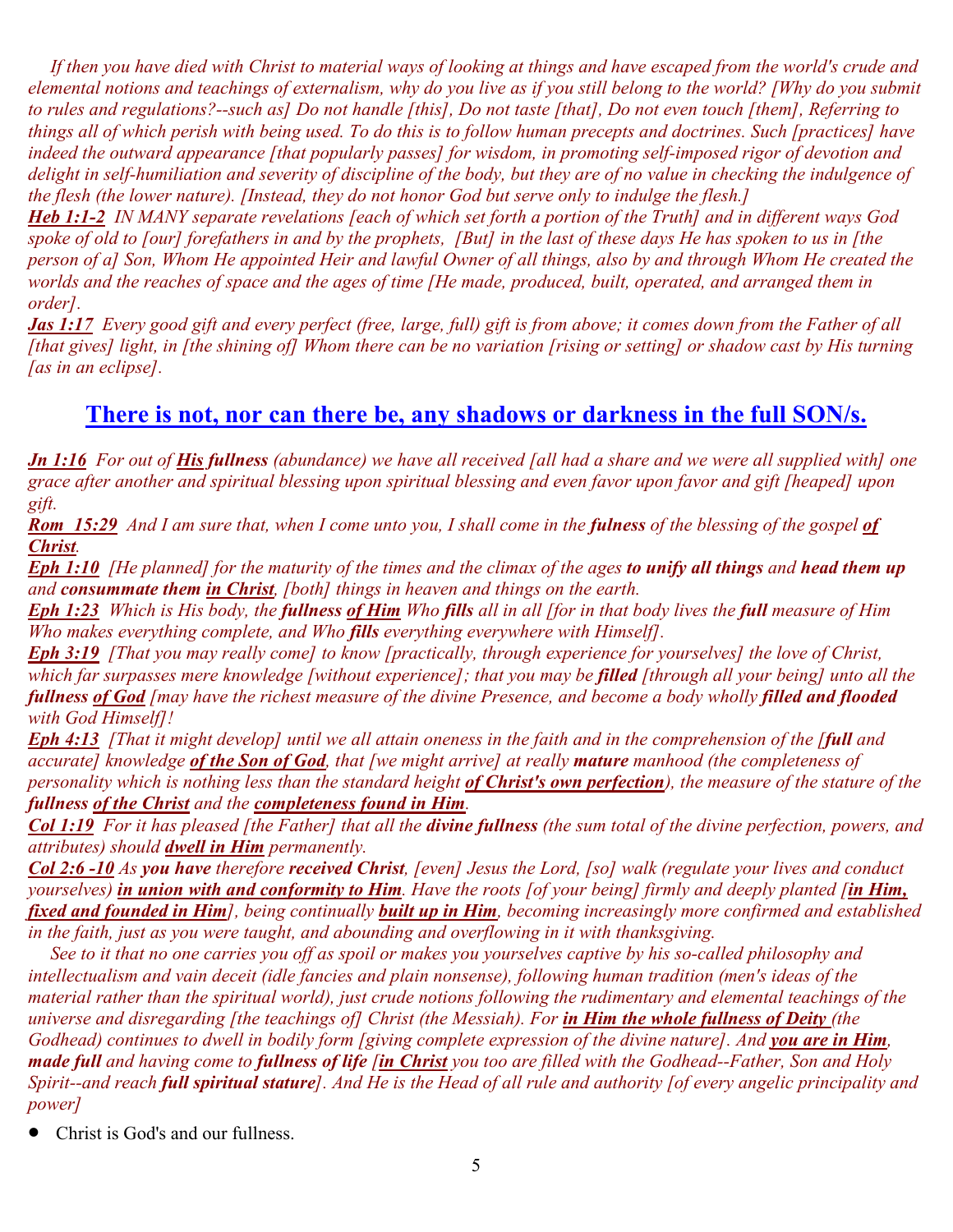*Jn 10:10 The thief comes only in order to steal and kill and destroy. I came that they may have and enjoy life, and have it in abundance (to the full, till it overflows).*

• Anything less than Christ is robbery, death and destruction. Anything other than, anything instead of Christ

*Gal 3:1-3 O YOU poor and silly and thoughtless and unreflecting and senseless Galatians! Who has fascinated or bewitched or cast a spell over you, unto whom--right before your very eyes--Jesus Christ (the Messiah) was openly and graphically set forth and portrayed as crucified?* 

 *Let me ask you this one question: Did you receive the [Holy] Spirit as the result of obeying the Law and doing its works, or was it by hearing [the message of the Gospel] and believing [it]? [Was it from observing a law of rituals or from a message of faith?]* 

 *Are you so foolish and so senseless and so silly? Having begun [your new life spiritually] with the [Holy] Spirit, are you now reaching perfection [by dependence] on the flesh?* 

• To preach, teach, prescribe, turn to, rely on anything (rules, regulations, philosophies, products, methodologies, formulas, etc.) other than Christ is another/false gospel (good news) and anti/instead of Christ.

# **There is not, nor can there be, any shadows or darkness in the full SON/s.**

### **SONburn**

*Mal 3:1-3 BEHOLD, I send My messenger, and he shall prepare the way before Me. And the Lord [the Messiah], Whom you seek, will suddenly come to His temple; the Messenger or Angel of the covenant, Whom you desire, behold, He shall come, says the Lord of hosts.* 

 *But who can endure the day of His coming? And who can stand when He appears? For He is like a refiner's fire and*  like fullers' soap; He will sit as a refiner and purifier of silver, and He will purify the priests, the sons of Levi, and *refine them like gold and silver, that they may offer to the Lord offerings in righteousness.* 

*Rev\_1:14 His head and His hair were white like white wool, [as white] as snow, and His eyes [flashed] like a flame of fire.* 

*Rev\_2:18 And to the angel (messenger) of the assembly (church) in Thyatira write: These are the words of the Son of God, Who has eyes that flash like a flame of fire, and Whose feet glow like bright and burnished and white-hot bronze: Rev\_19:12 His eyes [blaze] like a flame of fire, and on His head are many kingly crowns (diadems); and He has a title (name) inscribed which He alone knows or can understand.* 

• The full SON refines and purifies.

• *Rom 12:1-2 I APPEAL to you therefore, brethren, and beg of you in view of [all] the mercies of God, to make a decisive dedication of your bodies [presenting all your members and faculties] as a living sacrifice, holy (devoted, consecrated) and well pleasing to God, which is your reasonable (rational, intelligent) service and spiritual worship. Do not be conformed to this world (this age), [fashioned after and adapted to its external, superficial customs], but be transformed (changed) by the [entire] renewal of your mind [by its new ideals and its new attitude], so that you may prove [for yourselves] what is the good and acceptable and perfect will of God, even the thing which is good and acceptable and perfect [in His sight for you].* 

*2 Cor 3:18 And all of us, as with unveiled face, [because we] continued to behold [in the Word of God] as in a mirror the glory of the Lord, are constantly being transfigured into His very own image in ever increasing splendor and from one degree of glory to another; [for this comes] from the Lord [Who is] the Spirit.* 

• In the natural one does not want to get sunburned, but in the SPIRIT our desire should be to get SONburned.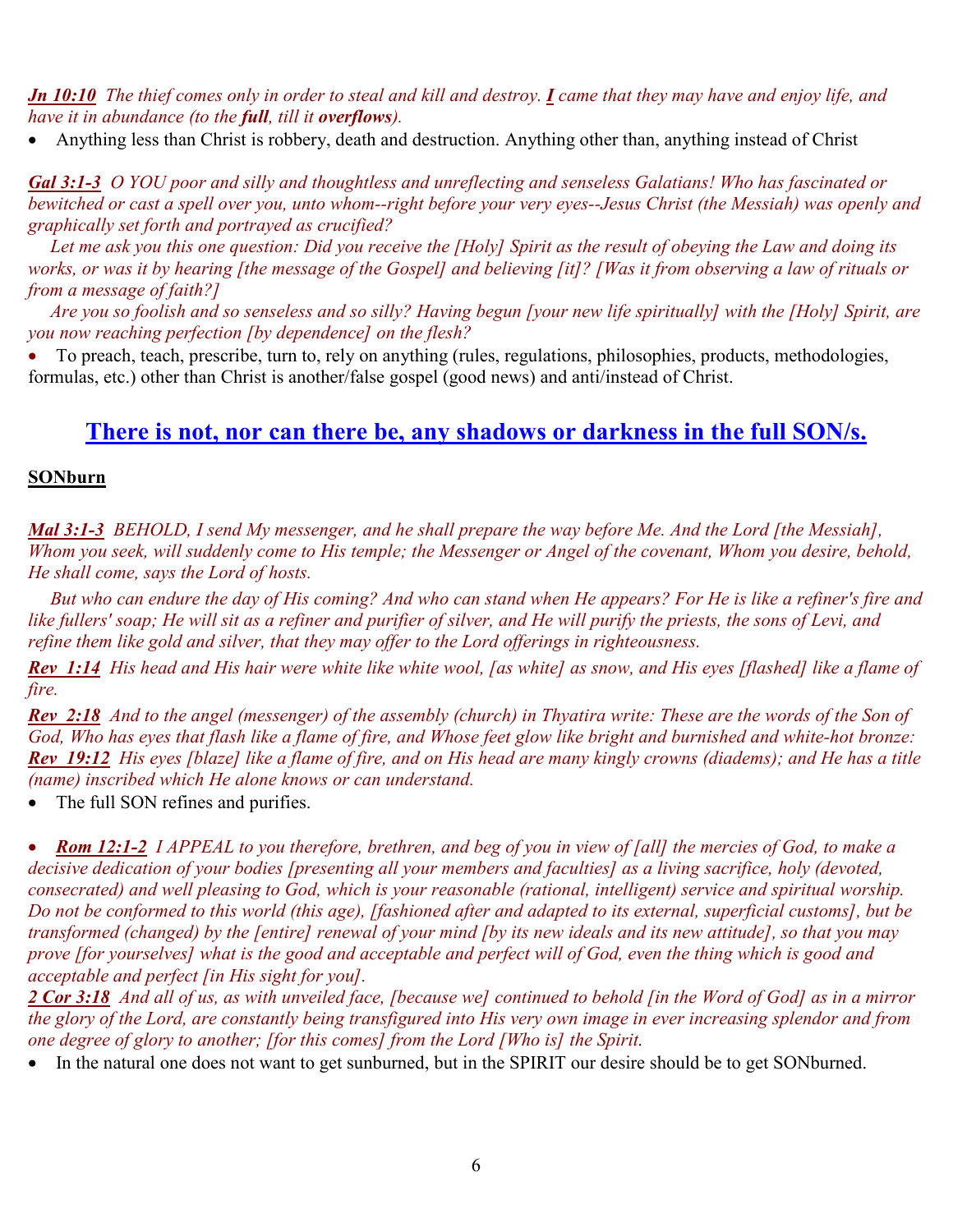## *Refiner's Fire*

*Brian Doerksen* 

*Purify my heart Let me be as gold and precious silver Purify my heart Let me be as gold, pure gold* 

> *Refiner's fire My heart's one desire Is to be holy Set apart for You, Lord I choose to be holy Set apart for You, my Master Ready to do Your will*

*Purify my heart Cleanse me from within And make me holy Purify my heart Cleanse me from my sin Deep within* 

• Do not look for (self ) protection from the SON (SONscreen, shade/shadow).

#### **SONstroke**

#### **Symptoms of sunstroke**

- 1. possible loss of consciousness
- 2. confusion, strange behaviour

*Matt 16:24 Then Jesus said to His disciples, If anyone desires to be My disciple, let him deny himself [disregard, lose sight of, and forget himself and his own interests] and take up his cross and follow Me [cleave steadfastly to Me, conform wholly to My example in living and, if need be, in dying, also]. For whoever is bent on saving his [temporal] life [his comfort and security here] shall lose it [eternal life]; and whoever loses his life [his comfort and security here] for My sake shall find it [life everlasting].* 

*1 Cor 1:18-31 For the story and message of the cross is sheer absurdity and folly to those who are perishing and on their way to perdition, but to us who are being saved it is the [manifestation of] the power of God. For it is written, I*  will baffle and render useless and destroy the learning of the learned and the philosophy of the philosophers and the *cleverness of the clever and the discernment of the discerning; I will frustrate and nullify [them] and bring [them] to nothing.* 

 *Where is the wise man (the philosopher)? Where is the scribe (the scholar)? Where is the investigator (the logician, the debater) of this present time and age? Has not God shown up the nonsense and the folly of this world's wisdom?* 

 *For when the world with all its earthly wisdom failed to perceive and recognize and know God by means of its own philosophy, God in His wisdom was pleased through the foolishness of preaching [salvation, procured by Christ and to be had through Him], to save those who believed (who clung to and trusted in and relied on Him).* 

 *For while Jews [demandingly] ask for signs and miracles and Greeks pursue philosophy and wisdom, We preach Christ (the Messiah) crucified, [preaching which] to the Jews is a scandal and an offensive stumbling block [that springs a snare or trap], and to the Gentiles it is absurd and utterly unphilosophical nonsense. But to those who are*  called, whether Jew or Greek (Gentile), Christ [is] the Power of God and the Wisdom of God. [This is] because the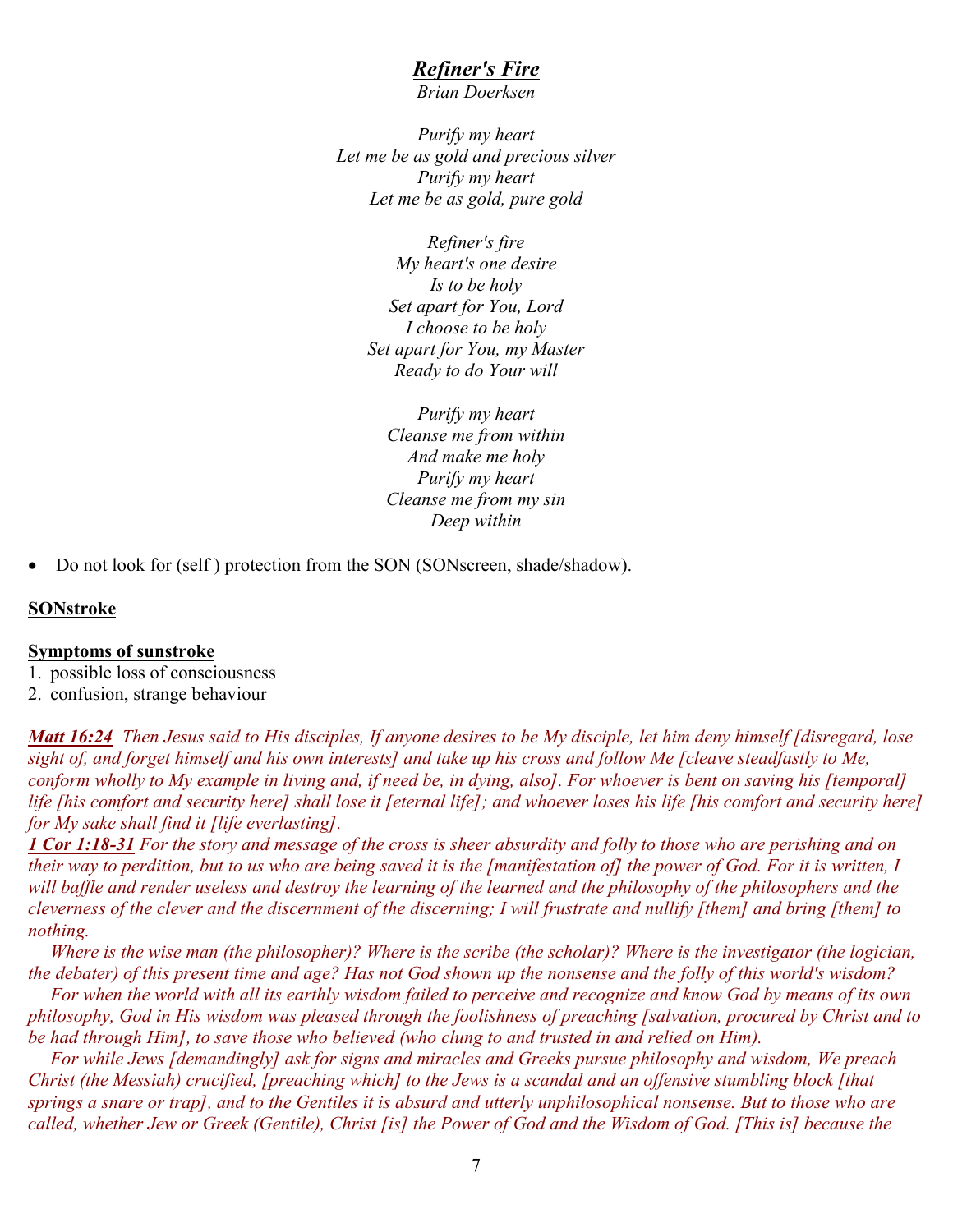*foolish thing [that has its source in] God is wiser than men, and the weak thing [that springs] from God is stronger than men.* 

 *For [simply] consider your own call, brethren; not many [of you were considered to be] wise according to human estimates and standards, not many influential and powerful, not many of high and noble birth.* 

 *[No] for God selected (deliberately chose) what in the world is foolish to put the wise to shame, and what the world*  calls weak to put the strong to shame. And God also selected (deliberately chose) what in the world is lowborn and *insignificant and branded and treated with contempt, even the things that are nothing, that He might depose and bring to nothing the things that are, So that no mortal man should [have pretense for glorying and] boast in the presence of God.* 

 *But it is from Him that you have your life in Christ Jesus, Whom God made our Wisdom from God, [revealed to us a knowledge of the divine plan of salvation previously hidden, manifesting itself as] our Righteousness [thus making us upright and putting us in right standing with God], and our Consecration [making us pure and holy], and our Redemption [providing our ransom from eternal penalty for sin]. So then, as it is written, Let him who boasts and proudly rejoices and glories, boast and proudly rejoice and glory in the Lord.* 

• Two of the prime characteristics of disciples of Christ is their loss of self consciousness and their confusing, strange behavior.

*Matt 4:18 As He was walking by the Sea of Galilee, He noticed two brothers, Simon who is called Peter and Andrew his brother, throwing a dragnet into the sea, for they were fishermen. And He said to them, Come after Me [as disciples--letting Me be your Guide], follow Me, and I will make you fishers of men!* 

*Matt\_9:9 As Jesus passed on from there, He saw a man named Matthew sitting at the tax collector's office; and He said to him, Be My disciple [side with My party and follow Me]. And he rose and followed Him.* 

*Jn\_1:43 The next day Jesus desired and decided to go into Galilee; and He found Philip and said to him, Join Me as My attendant and follow Me.* 

• All the disciples quit their jobs to be with and follow Jesus. They sought first the kingdom and trusted God to be their provision.

*Jn 19:30 When Jesus had received the sour wine, He said, It is finished! And He bowed His head and gave up His spirit.* 

*Jn\_21:19 He said this to indicate by what kind of death Peter would glorify God. And after this, He said to him, Follow Me!* 

*Acts 7:58-59 Then they dragged him out of the city and began to stone him, and the witnesses placed their garments at the feet of a young man named Saul. And while they were stoning Stephen, he prayed, Lord Jesus, receive and accept and welcome my spirit!* 

• Like Jesus, our pattern SON, each of the disciples/apostles, including Paul and many other disciples paid the ultimate price (bodily death) for following Jesus.

## *Acts 1:8 But you shall receive power (ability, efficiency, and might) when the Holy Spirit has come upon you, and you shall be My witnesses in Jerusalem and all Judea and Samaria and to the ends (the very bounds) of the earth.*

• The Greek word for witness is *martus* or *martur* from which we get the word martyr. Vine's N.T. dictionary defines a martyr as one who bears "witness" by his death.

• Christ's witnesses have firstly died to self and may ultimately follow in the footsteps of Jesus the pattern Son, the first disciples/apostles and many disciples in the early days of the WEkklesia.

*Acts 2:12-15 And all were beside themselves with amazement and were puzzled and bewildered, saying one to another, What can this mean?* 

 *But others made a joke of it and derisively said, They are simply drunk and full of sweet [intoxicating] wine.*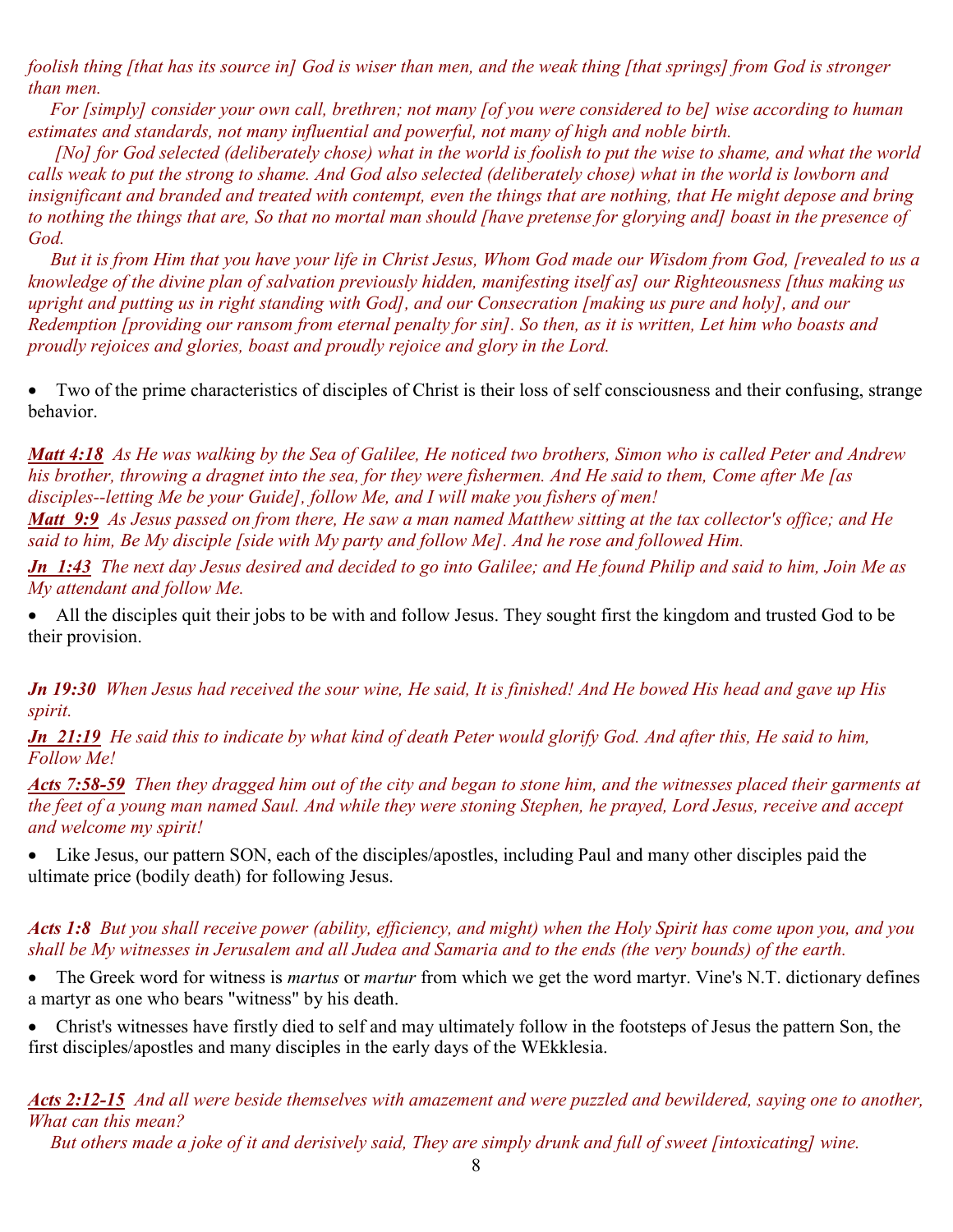*But Peter, standing with the eleven, raised his voice and addressed them: You Jews and all you residents of Jerusalem, let this be [explained] to you so that you will know and understand; listen closely to what I have to say. For these men are not drunk, as you imagine, for it is [only] the third hour (about 9:00 a.m.) of the day;* 

• Disciples are willing to be considered strange, weird, laughed at, ridiculed, criticized, condemned, falsely accused ostracized, abandoned, outcasts, etc.

*Lk 18:22 And when Jesus heard it, He said to him, One thing you still lack. Sell everything that you have and divide [the money] among the poor, and you will have [rich] treasure in heaven; and come back [and] follow Me [become My disciple, join My party, and accompany Me].* 

*Acts 2:42-47 And they steadfastly persevered, devoting themselves constantly to the instruction and fellowship of the apostles, to the breaking of bread [including the Lord's Supper] and prayers. And a sense of awe (reverential fear)*  came upon every soul, and many wonders and signs were performed through the apostles (the special messengers).

 *And all who believed (who adhered to and trusted in and relied on Jesus Christ) were united and [together] they had everything in common; And they sold their possessions (both their landed property and their movable goods) and distributed the price among all, according as any had need.* 

 *And day after day they regularly assembled in the temple with united purpose, and in their homes they broke bread [including the Lord's Supper]. They partook of their food with gladness and simplicity and generous hearts, Constantly praising God and being in favor and goodwill with all the people; and the Lord kept adding [to their number] daily those who were being saved [from spiritual death].* 

• Disciples do not hold or consider anything as their own and are willing to share all especially with WEkklesia, even before family, friends, shareholders, etc. or other beneficiaries.

*Acts 4:13 Now when they saw the boldness and unfettered eloquence of Peter and John and perceived that they were unlearned and untrained in the schools [common men with no educational advantages], they marveled; and they recognized that they had been with Jesus.* 

*1 Jn 1:1-5 [WE ARE writing] about the Word of Life [in] Him Who existed from the beginning, Whom we have heard, Whom we have seen with our [own] eyes, Whom we have gazed upon [for ourselves] and have touched with our [own] hands. And the Life [an aspect of His being] was revealed (made manifest, demonstrated), and we saw [as eyewitnesses] and are testifying to and declare to you the Life, the eternal Life [in Him] Who already existed with the Father and Who [actually] was made visible (was revealed) to us [His followers]. What we have seen and [ourselves] heard, we are also telling you, so that you too may realize and enjoy fellowship as partners and partakers with us. And [this] fellowship that we have [which is a distinguishing mark of Christians] is with the Father and with His Son Jesus Christ (the Messiah). And we are now writing these things to you so that our joy [in seeing you included] may be full [and your joy may be complete].* 

 *And this is the message [the message of promise] which we have heard from Him and now are reporting to you: God is Light, and there is no darkness in Him at all [no, not in any way].* 

*2 Cor 3:18 And all of us, as with unveiled face, [because we] continued to behold [in the Word of God] as in a mirror the glory of the Lord, are constantly being transformed into His very own image in ever increasing splendor and from one degree of glory to another; [for this comes] from the Lord [Who is] the Spirit*.

- Coming out of the shadows to live with/in full Son is the ultimate intimacy.
- Since we become what we behold, intimacy (into me see) with the SON is Father's prime means of transforming us from glory to glory into His likeness and image.

*Acts 9:1-18 MEANWHILE SAUL, still drawing his breath hard from threatening and murderous desire against the disciples of the Lord, went to the high priest And requested of him letters to the synagogues at Damascus [authorizing him], so that if he found any men or women belonging to the Way [of life as determined by faith in Jesus Christ], he might bring them bound [with chains] to Jerusalem.*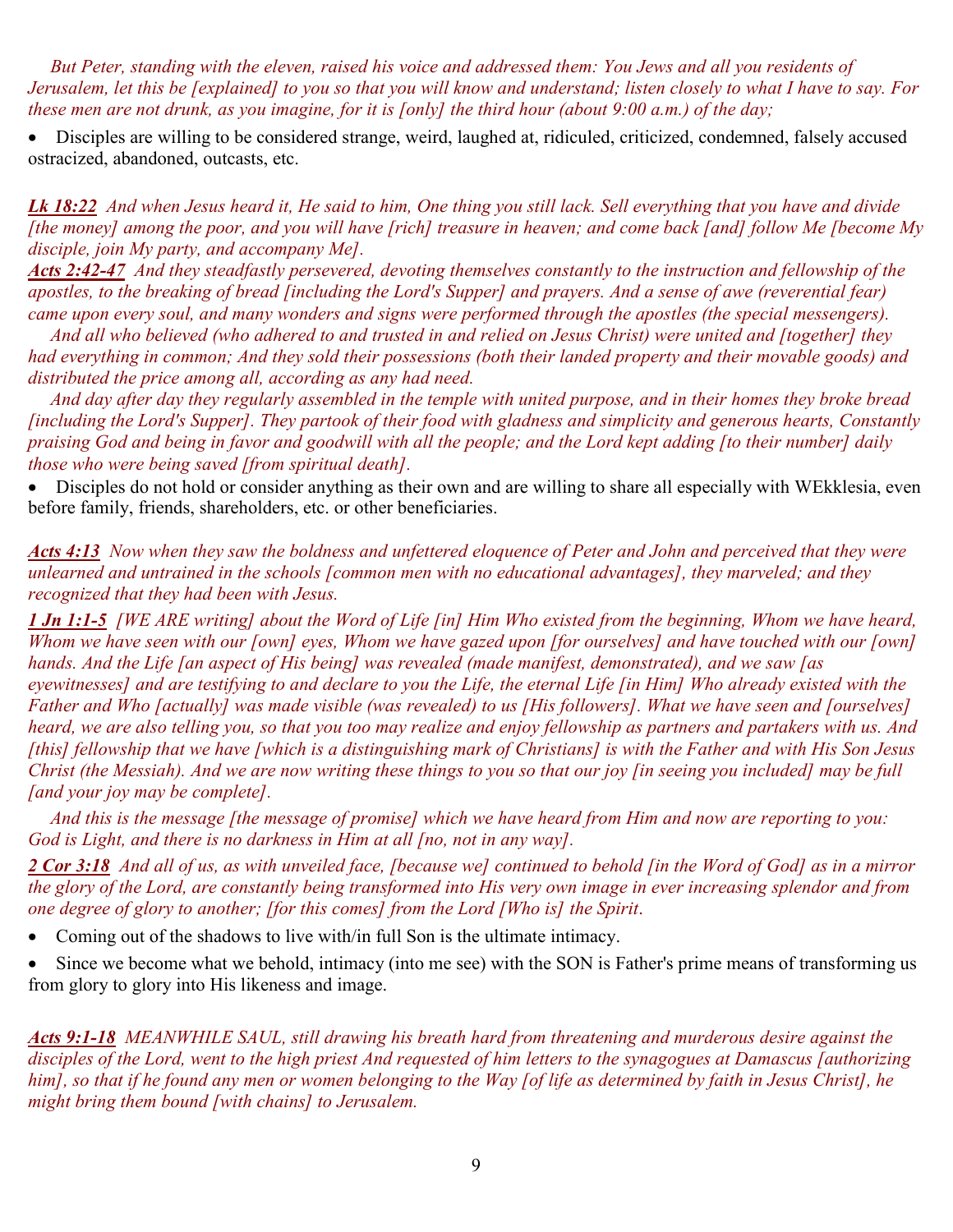*Now as he traveled on, he came near to Damascus, and suddenly a light from heaven flashed around him, And he fell to the ground. Then he heard a voice saying to him, Saul, Saul, why are you persecuting Me [harassing, troubling, and molesting Me]?* 

 *And Saul said, Who are You, Lord? And He said, I am Jesus, Whom you are persecuting. It is dangerous and it will turn out badly for you to keep kicking against the goad [to offer vain and perilous resistance]. Trembling and astonished he asked, Lord, what do You desire me to do? The Lord said to him, But arise and go into the city, and you will be told what you must do.* 

 *The men who were accompanying him were unable to speak [for terror], hearing the voice but seeing no one.* 

 *Then Saul got up from the ground, but though his eyes were opened, he could see nothing; so they led him by the hand and brought him into Damascus. And he was unable to see for three days, and he neither ate nor drank [anything].* 

 *Now there was in Damascus a disciple named Ananias. The Lord said to him in a vision, Ananias. And he answered, Here am I, Lord.* 

 *And the Lord said to him, Get up and go to the street called Straight and ask at the house of Judas for a man of Tarsus named Saul, for behold, he is praying [there]. And he has seen in a vision a man named Ananias enter and lay his hands on him so that he might regain his sight.* 

 *But Ananias answered, Lord, I have heard many people tell about this man, especially how much evil and what great suffering he has brought on Your saints at Jerusalem; Now he is here and has authority from the high priests to put in chains all who call upon Your name.* 

 *But the Lord said to him, Go, for this man is a chosen instrument of Mine to bear My name before the Gentiles and kings and the descendants of Israel; For I will make clear to him how much he will be afflicted and must endure and suffer for My name's sake.* 

 *So Ananias left and went into the house. And he laid his hands on Saul and said, Brother Saul, the Lord Jesus, Who appeared to you along the way by which you came here, has sent me that you may recover your sight and be filled with the Holy Spirit. And instantly something like scales fell from [Saul's] eyes, and he recovered his sight. Then he arose and was baptized,* 

• Saul/Paul was on his way to Damascus when he was knocked off his high horse and off his course by a Light (full Son).

• We are all on the road to De Mask Us and must be knocked off our high horse (me, myself  $\&$  I) and off our course (my plans, visions, dreams, aspirations, goals).

• The first words Paul heard spoken from this Light (full SON) were in reference to the Body of Christ. That initial Word regarding Christ's Body was a seed that grew, matured and bore fruit in and through Paul during his remaining years.

• The progressive revelation of Christ (Head and Body) is the seed growing, maturing and bearing fruit in us.

• Immediately Paul recognized that he was in the presence of a greater, the real HIGH PRIEST (Lord) and he asked for new, revised marching orders.

• Paul was blinded by the Light and had to be led to Damascus. While in Damascus, a previously and thereafter unknown brother in Christ, Ananias (Body ministry) ministered God's healing grace to Saul/Paul who recovered his sight instantly.

• We need to submit ourselves to Christ the High Priest and the ministry of priestly members of HIS Body.

• Paul was baptised into a watery grave and arose a new creation in Christ.

• New creations in Christ are those who have been baptised (death to all that is old) and resurrected in newness of Life.